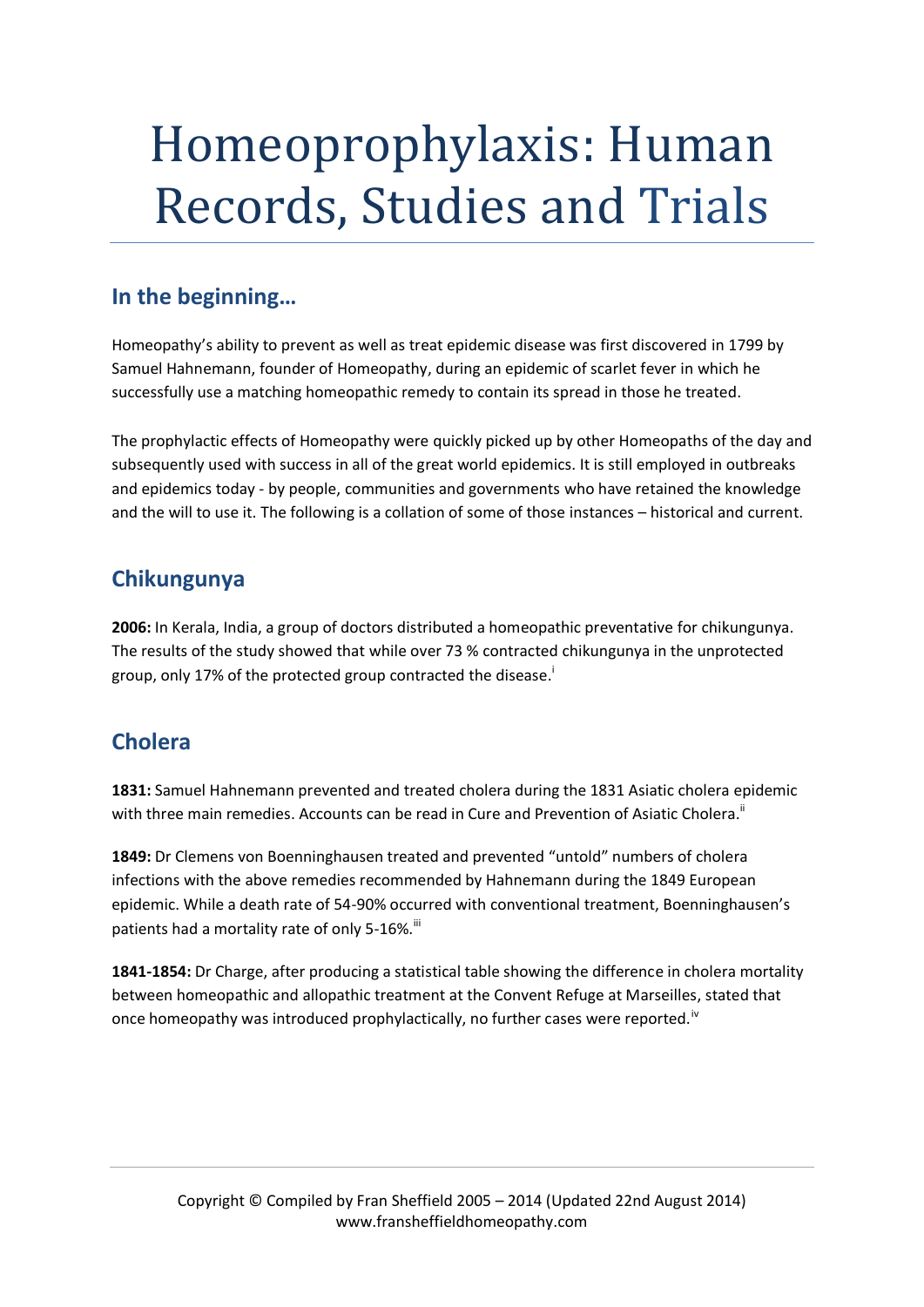#### **Dengue Fever**

**1996:** The Central Council of Research in Homoeopathy reported that a homeoprophylactic was administered to at least 39,200 people in the Delhi area during an epidemic of dengue haemorrhagic fever. The follow-up of 23,520 people, 10 days later, revealed that only 5 people (0.125%) had developed mild symptoms, with the rest showing no signs or symptoms of the disease. V (During epidemics of dengue, attack rates among the susceptible are often 40-50 %, but may reach 80-90 %, World Health Organisation)<sup>vi</sup>

**2001:** In São Paulo, Brazil in May 2001, a single dose of a homeoprophylactic was given during a dengue outbreak to 40% of residents in the most highly affected neighbourhood. Thereafter, dengue incidence decreased by 81.5%, a highly significant decrease when compared with those neighbourhoods that did not receive homeopathic prophylaxis ( $p$ <0.0001).<sup>vii</sup>

**2006:** A dengue outbreak was controlled by the Cuban Government through the preventative and treatment use of homeopathic remedies. A marked reduction in dengue haemorrhagic fever occurred easing the demand for intensive care beds.<sup>viii</sup>

**2007:** Between April and September 2007, a homeopathic complex (a combination of homeopathic remedies) was given to 20,000 city residents in São Paulo, Brazil. Unfortunately the trial was aborted prematurely due to national political intervention, but the preliminary findings indicate that homeopathy was effective in the prevention and treatment of the dengue epidemic.<sup>ix</sup>

**2008:** Facing an outbreak of dengue in early 2007, the Secretary of Health of the county of Macaé, Rio de Janeiro, Brazil, carried out a "Homeopathy Campaign against Dengue". 156,000 doses of a prophylactic complex (a combination of homeopathic remedies) was freely distributed to asymptomatic patients and 129 doses of the 'genus epidemicus' (the remedy that matches the characteristic symptoms of the prevailing epidemic) to symptomatic patients within outpatient clinics. The disease incidence in the first three months of 2008 fell 93% in comparison to the corresponding period in 2007. The rest of the untreated state experienced an increase of 128%.<sup>x</sup>

**2008 – 2010:** An interview with the Secretary of Health responsible for the integrative homeopathy program of the previous paper reported the following: In 2007, facing a dengue epidemic, the city of Macaé, Rio de Janeiro, decided to add a homeopathic medicine to the contingency plan for dengue fever after which the disease incidence in Macaé in 2008 fell by 71% compared to 2007. In the north Fluminense region, which did not receive the prophylactic, there was an increase of 273%, and in the State of Rio de Janeiro, the increase was 315%. In 2011, there was a decrease of 89% of confirmed cases in the protected area in the first quarter compared to the same period in 2010. The prophylactic was freely distributed by the Health Department of Macaé in the years: 2007: 216,000 doses; 2008: 203,878 doses; 2009: 211,059 doses; 2010: 178 677 doses. In terms of lethality and notified dengue cases there was 0.2 in 2007, 0.0 in 2008, 0.1 in 2009 and 0.2 in 2010. In 2010 the agreed lethality target for severe forms in Macaé was 2.58; the municipality reached 0.68, a much lower rate compared to the state and other municipalities.<sup>xi</sup>

Copyright © Compiled by Fran Sheffield 2005 – 2014 (Updated 22nd August 2014) www.fransheffieldhomeopathy.com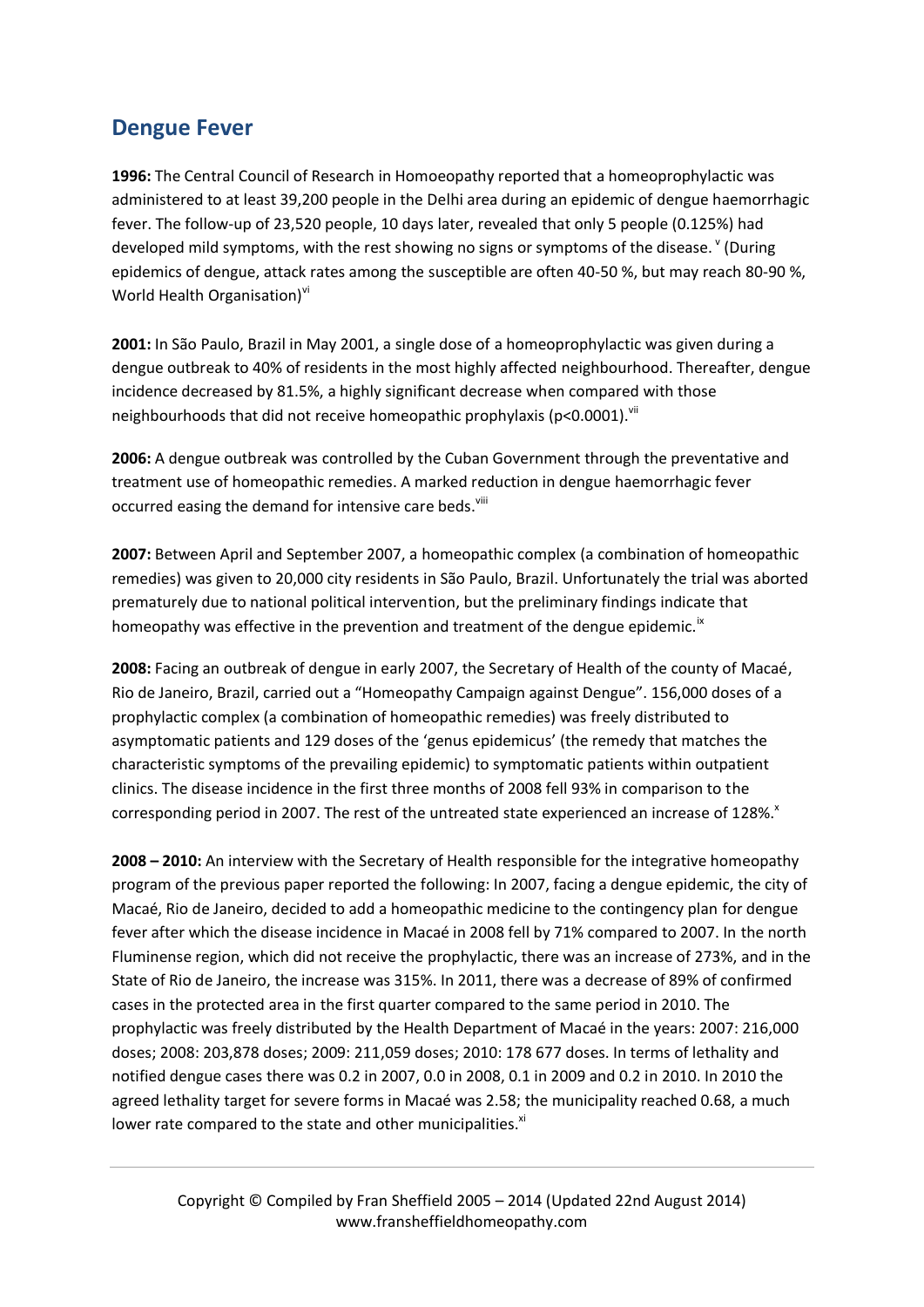**2010:** The Colombo Municipal Council (CMC) and homeopathic doctors used homeoprophylaxis to curb dengue in areas prone to dengue mosquito breeding in Colombo city and its suburbs.<sup>xii</sup>

**2012:** In Mudurai, India, doctors from the government medical college and hospital dispensed a homeopathic prophylactic to thousands during a dengue fever epidemic. First to receive the remedy were doctors, nurses, hospital staff and students followed by the residents of the city.<sup>xiii</sup>

**2012:** The Government Homoeopathic Medical College and Hospital at Tirumangalam, India, distributed homeoprophylaxis for the prevention of dengue fever at two free camps during an outbreak.<sup>xiv</sup>

**2012:** The Medical and Health Department of Chittorr, India, distributed homeoprophylactics to 2.5 million people during a dengue fever epidemic following the earlier success of prophylactics distributed for the swine flu epidemic in Kurnool. $^{x}$ 

**2012:** Researchers and doctors from KEM hospital used a homeopathic prophylactic as the genus epidemicus (the remedy that matches the characteristic symptoms of the prevailing epidemic) for the treatment and prevention of dengue fever in Pune, India.<sup>xvi</sup>

**2012:** The Government Homoeopathic Medical College and Hospital at Tirumangalam, India, established more than 30 camps to distribute a homeoprophylactic for dengue fever control during regional outbreaks.<sup>xvii</sup>

**2013:** AYUSH doctors in Guwahati state, India, used homeopathic remedies to treat and prevent dengue during a local outbreak. The former deputy director of health services and state programme officer of AYUSH advised that the constitutional medicine and nosodes (remedies prepared from a disease component) were among the best preventive medicines for the disease.<sup>xviii</sup>

**2014:** The Sing Buri province of Thailand reported the lowest incidence of dengue fever of all provinces following the distribution of a homeoprophylactic by the Thai government. If pilot studies in a further seven provinces are equally successful, country-wide implementation of the program will be considered.<sup>xix</sup>

# **Diphtheria**

**1932:** Laboratory experiments published by Dr Chavanon showed that 45 children became Schick test negative (indicating the presence of antibodies to diphtheria) after being treated with homeoprophylactically.<sup>xx</sup>

**1941:** The test was repeated by Drs Patterson and Boyd with 23 out of 33 children becoming Schick test negative after being given the prophylactic.<sup>xxi</sup>

**1947:** Dr Roux repeated the test and produced a similar result.<sup>xxii</sup>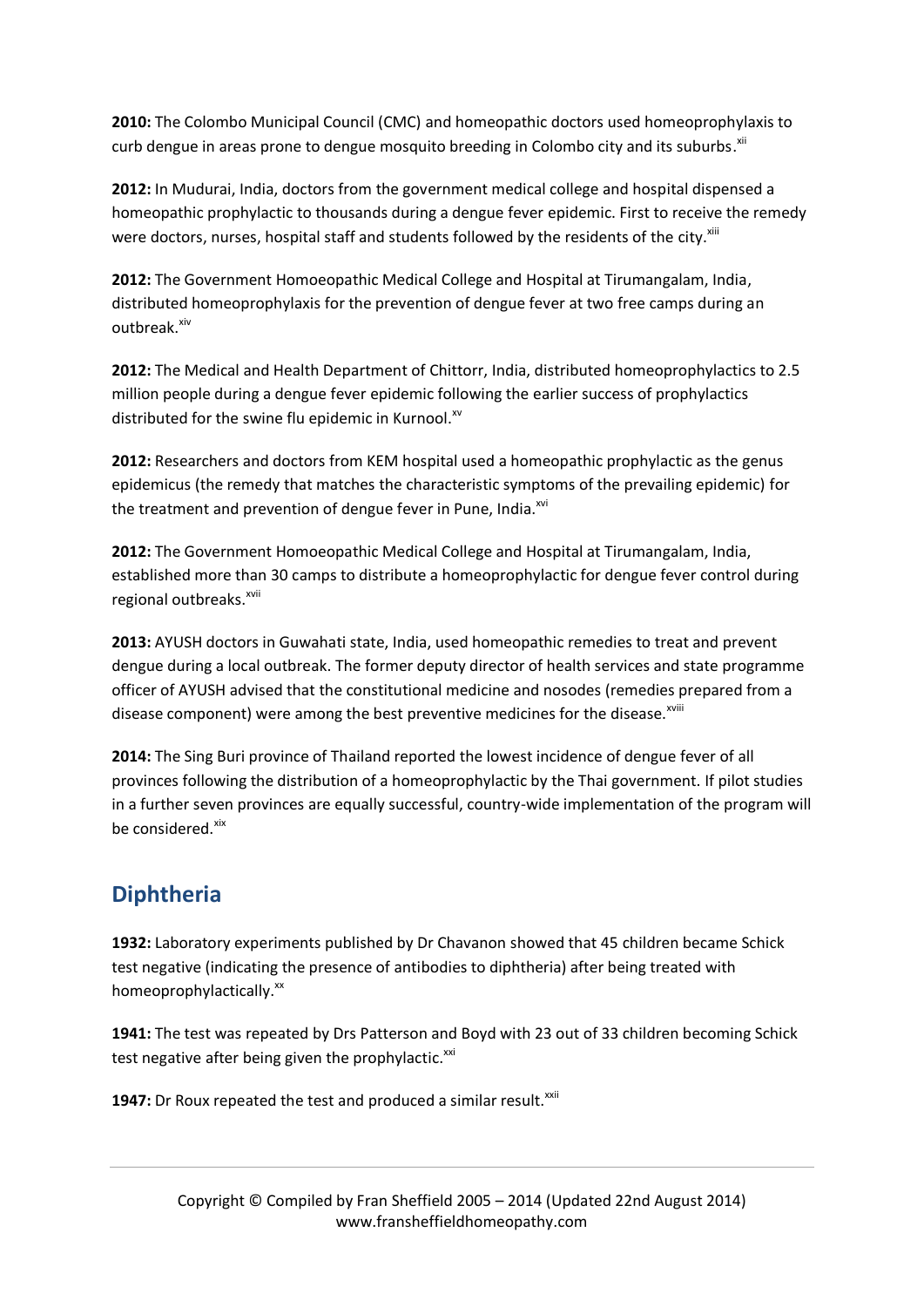## **Epidemic Fever**

**2007:** Epidemic fever with the symptoms of: body pain; joint pains; headache; backache, chills, shivering, oedema, vomiting, cough & cold, and skin rashes, spread through Kerala, India. The Government's Rapid Action Epidemic Control Cell - Homeopathy (RAECH) quickly distributed a genus epidemicus remedy (a remedy that matches the characteristic symptoms of the prevailing epidemic). Two months later, they followed up with a study that found the overall percentage of protection offered by the remedy was 76.2% and the average protection rate was 73.83%. The percentage of protection was higher in those who had taken the genus epidemicus properly and the protection rate higher among those who had not taken other medications at the same time. The genus epidemicus, although administered in the prophylactic dose, also had a curative action in those who were already affected by the epidemic; many symptoms were significantly reduced and of shorter duration. There were also fewer post epidemic symptoms, less expense, and a smaller number of work or study days lost.<sup>xxiii</sup>

#### **Hepatitis**

**1991:** Dr Eizayaga of Brazil noted both the curative and preventative effects of a common homeopathic remedy used for many years in the prevention of viral hepatitis. When treating individuals with hepatitis, he would also give their family members and school-mates the prophylactic. None contracted hepatitis in spite of being in close contact.<sup>xxiv</sup>

#### **Influenza and Respiratory Tract Infections**

**1968:** Between 1968-70, a survey conducted in Indian factories and offices compared the results of allopathic (conventional) treatment and homeopathic treatment of influenza. The purpose of this survey was to determine the effectiveness of the nosode (a remedy prepared from a disease component) as a homeopathic preventative (prophylactic). Almost 20% of the patients treated by conventional medical physicians contracted the flu. Among the homeopathically treated patients, only 6.5% came down with the disease. Those who did become ill recovered more rapidly than their allopathically treated patients. The number of working days lost by the allopathically treated patients was nearly eight and a half times greater than those lost by homeopathic patients. $\frac{x}{x}$ 

**2007:** Human herpesvirus 1, human adenovirus C serotype 5, influenza A virus, human respiratory syncytial virus, human parainfluenza virus 3, human rhinovirus B serotype 14, and human coxsackievirus serotype A9 cause, among other complaints, colds, flu, sore throat, runny nose, cold sores, bronchiolitis, pneumonia, hand foot and mouth disease, and conjunctivitis. Gripp-Heel, a proprietary combination remedy demonstrated significant in vitro reductions of infectivity by 20% to 40% when tested against these viruses.<sup>xxvi</sup>

**2010:** Human rhinovirus B serotype 14, influenza A virus , H1N1 virus, herpes simplex virus 1, vesicular stomatitis virus, respiratory syncytial virus, parainfluenza type 3, and adenovirus cause,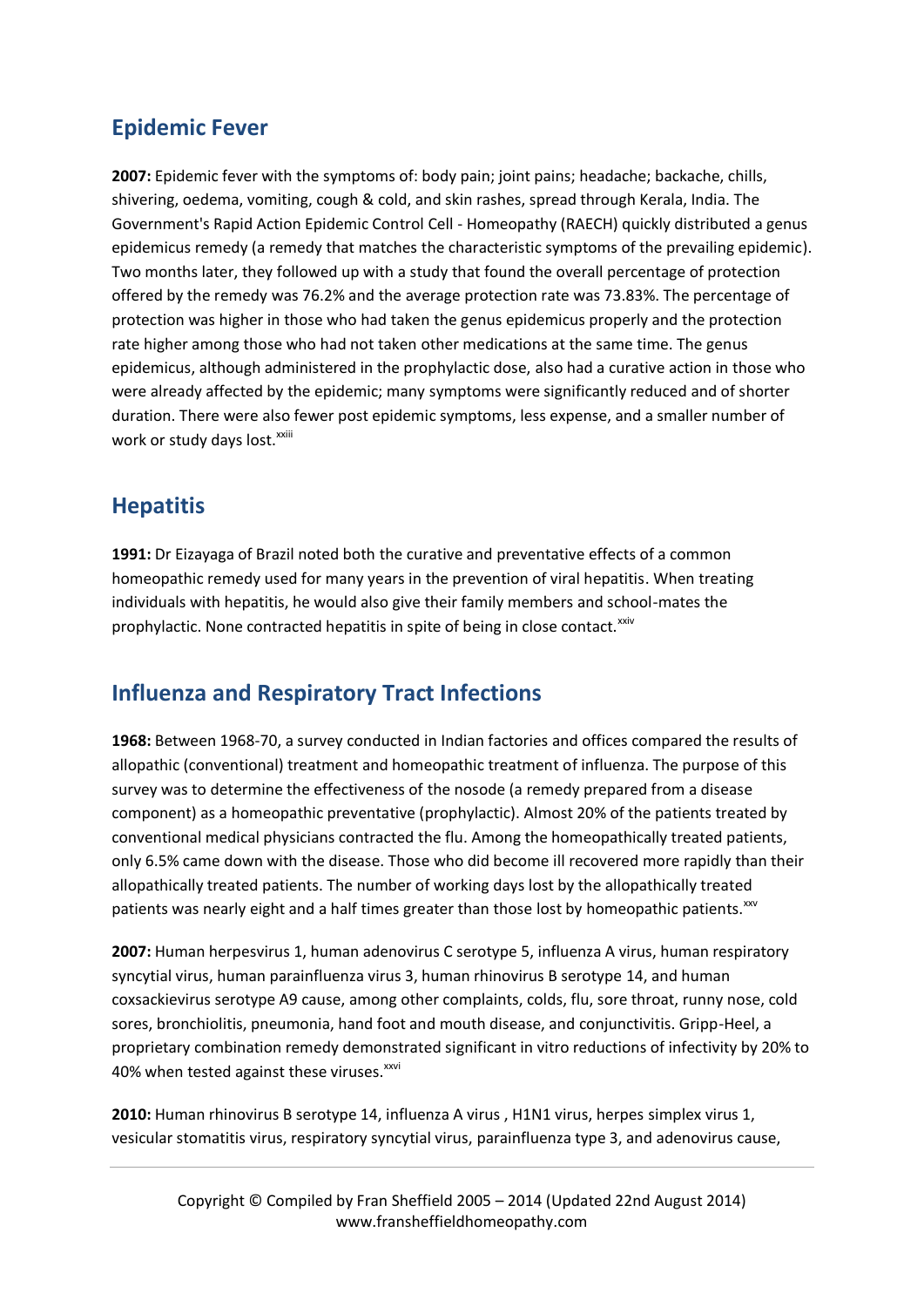among other complaints, flu, colds, sore throat, swollen glands, oral vesicles, runny nose, cold sores, bronchiolitis, pneumonia, hand foot and mouth disease, and conjuncitivitis. Proprietary products Engystol and Gripp-Heel displayed in vitro prophylactic effects when tested against these viruses. XXVIII

**2011:** Nosodes (remedies prepared from a disease component) or placebo was given for 30 days to 450 children in Brazil to test their effectiveness in preventing flu and acute respiratory infections. Over the next 12 months the incidence of diagnosed acute respiratory infection or flu was 3 times higher in the placebo group than those given the prophylactics. The researchers commented that the low cost of treatment and the absence of adverse effects made these nosodes a useful therapeutic option for the Brazilian Public Health Service.<sup>xxviii</sup>

## **Japanese Encephalitis**

**1999 - 2003:** Japanese encephalitis had caused significant morbidity and mortality in the state of Andhra Pradesh for several decades. In 1986, a high of 2038 cases with 638 deaths was recorded. Children were especially affected. A small decline in incidence occurred when homeopathic Belladonna was given as a prophylactic to some. When the Government Department of Indian Medicine and Homoeopathy began to systematically distribute prophylactics in 1999 via Public Health Centres, Government Homeopathic Dispensaries, homoeopathic pharmacies and homoeopathic doctors, notifications and mortality dropped to nil by 2003. The prophylactics were dispensed to approximately 20 million children under 15 years of age. XXIX XXX

**2010:** Research from the School of Tropical Medicine, Kolkata, in collaboration with Central Council for Research in Homoeopathy (under the Department of AYUSH, Government of India) showed that a homeoprophylactic in a range of potencies, was successful in controlling the virus in infected chick embryos. The placebo had no effect.<sup>xxxi</sup>

#### **Leptospirosis**

**2007-8:** In late 2007, the Cuban government rapidly distributed a homeopathic nosode (a remedy prepared from a disease component) of four leptospirosis strains to 2.3 million people at high risk of infection from an annual leptospirosis epidemic. The remaining population of 8.8 million was untreated. Within weeks, the treated provinces had an 84% decrease in disease incidence while the numbers of those infected in untreated provinces continued at expected historical levels. The intervention was "strongly associated with a drastic reduction of disease incidence resulting in complete control of the epidemic." The protective effect continued into 2008 with an 84% reduction in leptospirosis cases for the treated areas though no further prophylactic had been given. Leptospirosis infections in untreated areas increased by 22%.xxxii

**2014:** A re-evaluation of the above 2007-8 Cuban leptospirosis intervention was published. It assessed the influence of potential confounders on initial results and concluded that the results supported previous conclusions that homoeoprophylaxis can be used to effectively immunize people against targeted infectious diseases such as leptospirosis. xxxiii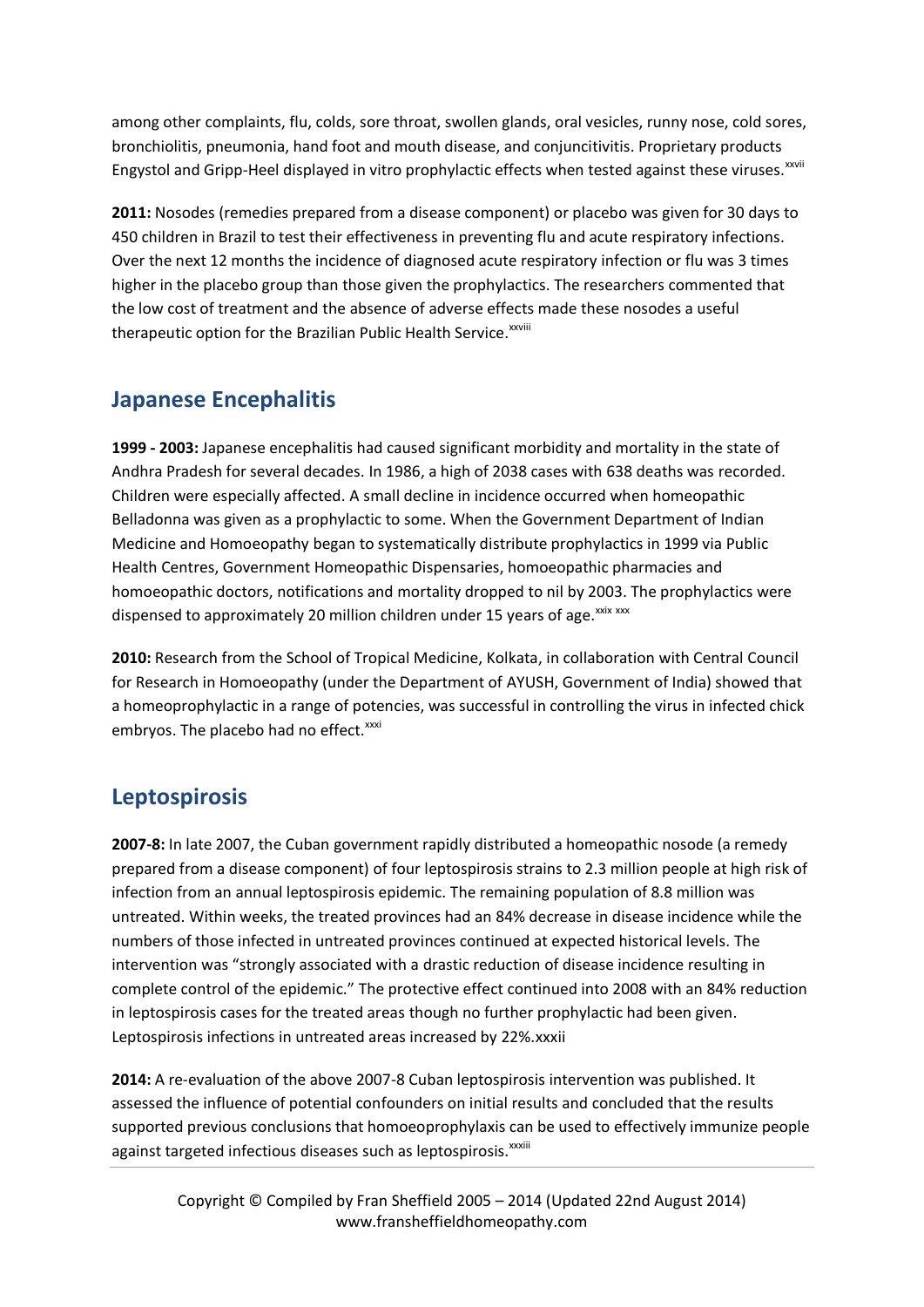#### **Malaria**

**2003:** A malaria trial conducted in Kenya between 2003-2005 used a homeoprophylactic with a group of 33 volunteers. Twenty-one of the volunteers had experienced  $1 - 3$  malaria episodes in the 18 months prior to the trial. During the trial, one person thought he may have developed malaria but this was not verified by blood test. After a full recovery in a matter of hours, malaria was considered unlikely. All other participants in the trial remained malaria-free. xxxiv

**2008:** At Kendu Bay, Kenya, where malaria is endemic, 34 clients participated in a homeoprophylaxis observational field study. In the 6 months prior to the study, all participants had experienced attacks of malaria or malaria-like symptoms at least once with 71% experiencing malaria or malaria-like symptoms at least once a month or every two weeks. Over the course of the study and use of the prophylactic only 12% (4 out of the 34 respondents) experienced an attack of malaria or malaria-like symptoms.<sup>xxxv</sup>

**2011-2013:** Chhattisgarh, India is a known endemic area for malaria. Between 2004 -2010 it had an alarming increase in deaths from the disease. Determined to prevent a repeat or worsening in 2011 the Health Minister instructed that a known homeopathic treatment and prophylactic remedy be distributed to 9 areas within the affected state. The results of this initiative were "more than encouraging". Significant protection was achieved with data showing that higher the number of doses of the prophylactic, the lower the number of malaria cases. Those in unprotected areas were 5 times more likely to contract the disease. On the strength of these results the program was expanded to 20 areas in 2012 and 40 areas in 2013. XXXVi

**2013:** Researchers evaluated the efficacy of two homeoprophylactics in combination therapy against lethal murine malaria in mice. The combination of remedies showed significant preventive activity with chemosuppression that was higher than the standard drug, pyrimethamine. It also showed a moderate curative activity with complete clearance of parasites in 50% of surviving mice. The researchers stated, "These findings point to the significant antiplasmodial efficacy of the combination of these homeopathic drugs against Plasmodium berghei." xxxvii

**2014:** A combination remedy for Plasmodium berghei in mice demonstrated considerable in vivo antimalarial activity and enhanced mean survival time. The authors concluded: "The study establishes the effectiveness of the combination against P. berghei in vivo along with the safety of the drugs to the liver and kidney functions of the host."<sup>xxxviii</sup>

#### **Meningococcal Disease**

**1974:** During a meningococcal epidemic in Brazil, 18,640 children were immunised homeopathically to protect against meningococcal infection, and 6,340 were not. The following results were obtained:

18,640 protected homeopathically – 4 cases of meningococcal infection. 6,340 not protected – 32 cases of meningococcal infection.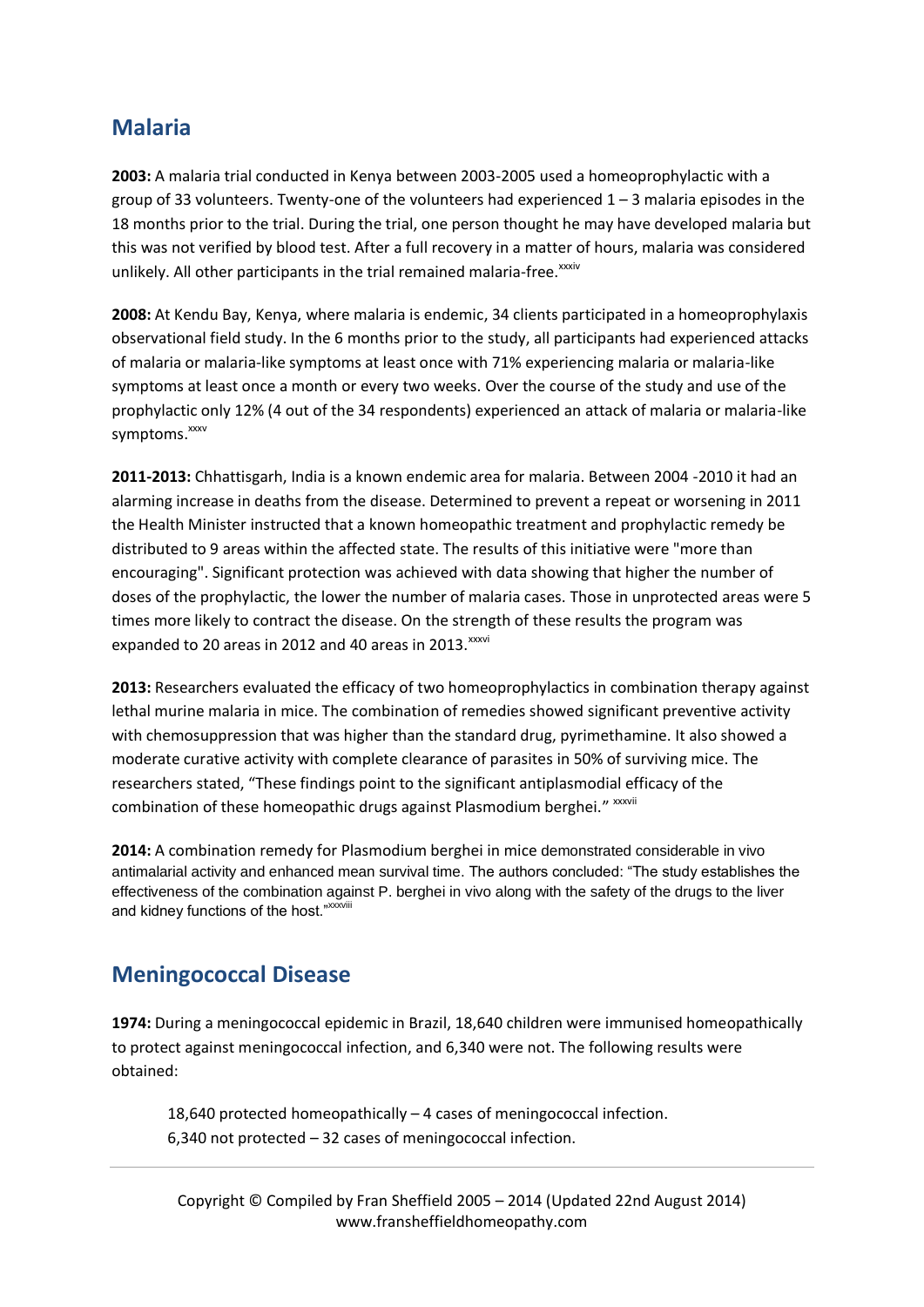Based on the infection (attack) rate in the unprotected group, 94 cases of infection could have been expected in the homeopathically protected group. Instead, there were only four cases of meningococcal infection, showing that the homeopathic option was 95% effective against the meningococcal disease. xxxix

**1998:** The results of the first study (above) led to a larger government-funded study, 24 years later. It was conducted by two Professors of Medicine from the University Foundation in Blumenau, Brazil, and a Blumenau specialist physician and Health City Secretary. A total of 65,826 people between the ages of 0–20 were immunised homeopathically to protect against meningococcal disease while 23,532 were not. Over a 12 month period, the following results were obtained:

65,826 protected homeopathically – 4 cases of meningococcal infection. 23,532 not protected – 20 cases of meningococcal infection.

Based on the infection (attack) rate in the unprotected group, 58 cases of infection could have been expected in the homeopathically protected group. Instead, there were only four cases of meningococcal infection. Statistical analysis showed that homeopathic immunisation offered 95% protection in the first six months and 91% protection over the year against meningococcal disease. $x^{1/2}$ 

## **Pertussis**

See 'Whooping Cough'.

# **Poliomyelitis**

**1800s**: Dr Grimmer of Chicago treated 5,000 young children with a homeoprophylactic. None developed polio.<sup>xli</sup>

**1850:** During an epidemic of poliomyelitis, Dr Taylor Smith of Johannesburg, South Africa protected 82 people with a homeoprophylactic. Of these people, 12 came into direct contact with disease. None were infected.<sup>xlii</sup>

**1956:** In a study between 1956-58, Dr Eisfelder immunized over 6,000 children with a homeoprophylactic. No cases of polio were reported in the group and no side-effects were observed. xliii

**1957:** A severe poliomyelitis epidemic occurred in Buenos Aires. The majority of homoeopathic doctors prescribed a known homeoprophylactic as a preventative. Drug stores distributed thousands of doses to the public. None of who used the prophylactic registered a case of contagion.<sup>Xilv</sup>

**1975:** During another poliomyelitis epidemic in Buenos Aires, 40,000 were given a known homeoprophylactic for the disease. None developed poliomyelitis.<sup>xlv</sup>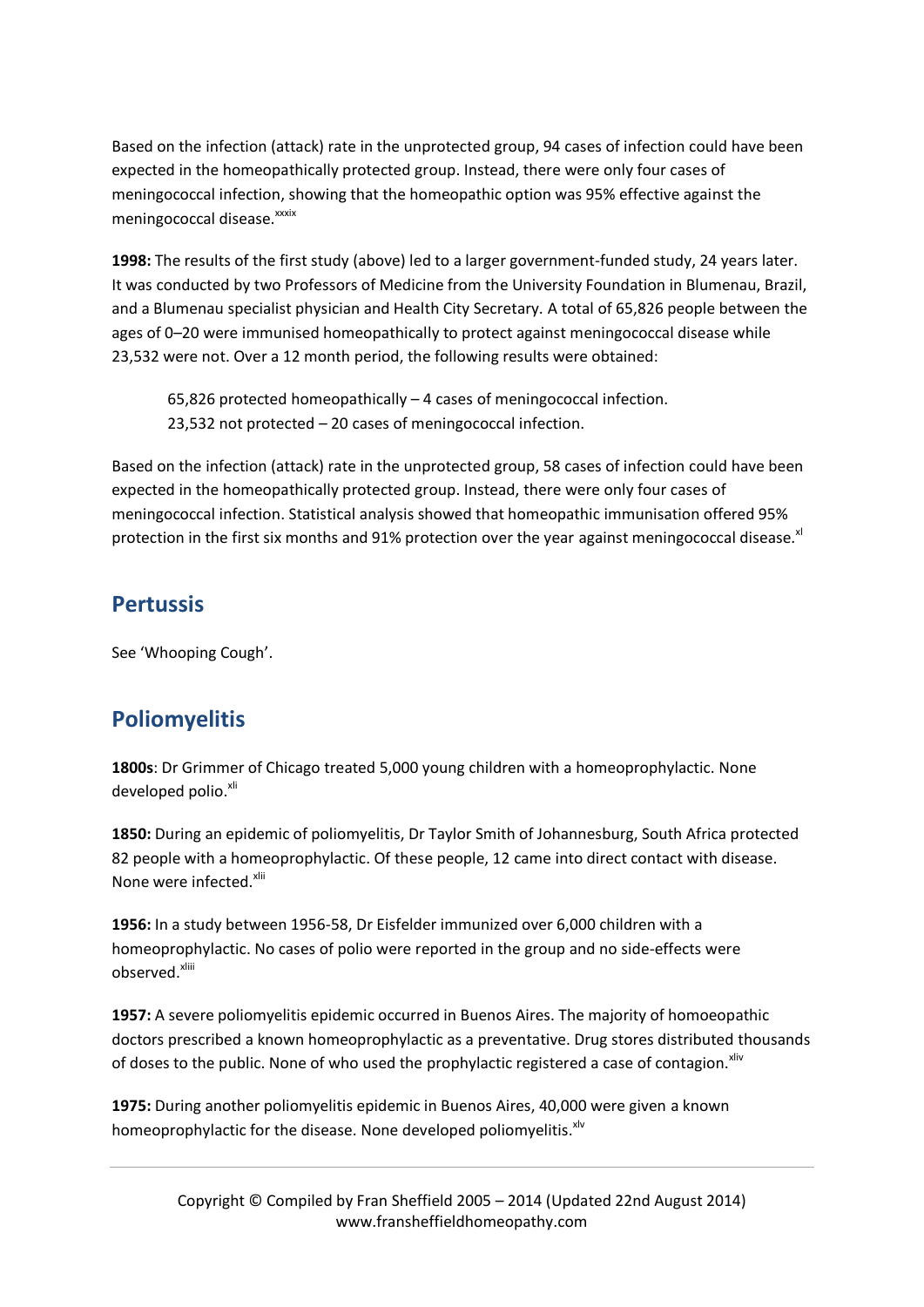## **Scarlet Fever**

**1799:** Homeoprophylaxis was born during an epidemic of Scarlet Fever in Germany. In 1799 Samuel Hahnemann, founder of Homeopathy, discovered during an epidemic that a homeopathic remedy prevented Scarlet Fever in that particular epidemic if given to people before exposure.<sup>xlvi</sup>

**1799:** Following Hahnemann's example (above), another eleven medical doctors prescribed that remedy during the same epidemic. They reported that of 1,646 children exposed to scarlet fever after being given the prophylactic, only 123 (7.4%) developed symptoms of infection. In contrast, the infection rate in those who did not receive the prophylactic was as high as 90%. Xivii

**1838:** The Prussian Government ordered the use of the prophylactic during all scarlet fever epidemics after a report from their protomedicus, Hufeland, showed it to be an effective prophylactic.<sup>xlviii</sup>

# **Smallpox**

**1800s:** Clemens von Boenninghausen (1785-1864) used a common homeopathic remedy in both the treatment and prevention of smallpox during an epidemic. When given to uninfected family members of households with members already sick with the disease, none went on to contract it. xlix

**1902:** Dr Eaton reported that during a smallpox epidemic in Iowa, 2806 patients were treated prophylactically with a nosode (a remedy prepared from a disease component). Of the 547 patients definitely exposed, only 14 developed the disease. The protection rate from these numbers was  $97\%$ .

#### **Viral Diseases**

**2007:** Human herpesvirus 1, human adenovirus C serotype 5, influenza A virus, human respiratory syncytial virus, human parainfluenza virus 3, human rhinovirus B serotype 14, and human coxsackievirus serotype A9 cause, among other complaints, colds, flu, sore throat, runny nose, cold sores, bronchiolitis, pneumonia, hand foot and mouth disease, and conjunctivitis. Gripp-Heel, a proprietary combination remedy demonstrated significant in vitro reductions of infectivity by 20% to 40% when tested against these viruses.<sup>ii</sup>

**2010:** Human rhinovirus B serotype 14, influenza A virus , H1N1 virus, herpes simplex virus 1, vesicular stomatitis virus, respiratory syncytial virus, parainfluenza type 3, and adenovirus cause, among other complaints, flu, colds, sore throat, swollen glands, oral vesicles, runny nose, cold sores, bronchiolitis, pneumonia, hand foot and mouth disease, and conjunctivitis. Proprietary products Engystol and Gripp-Heel displayed in vitro prophylactic effects when tested against these viruses. III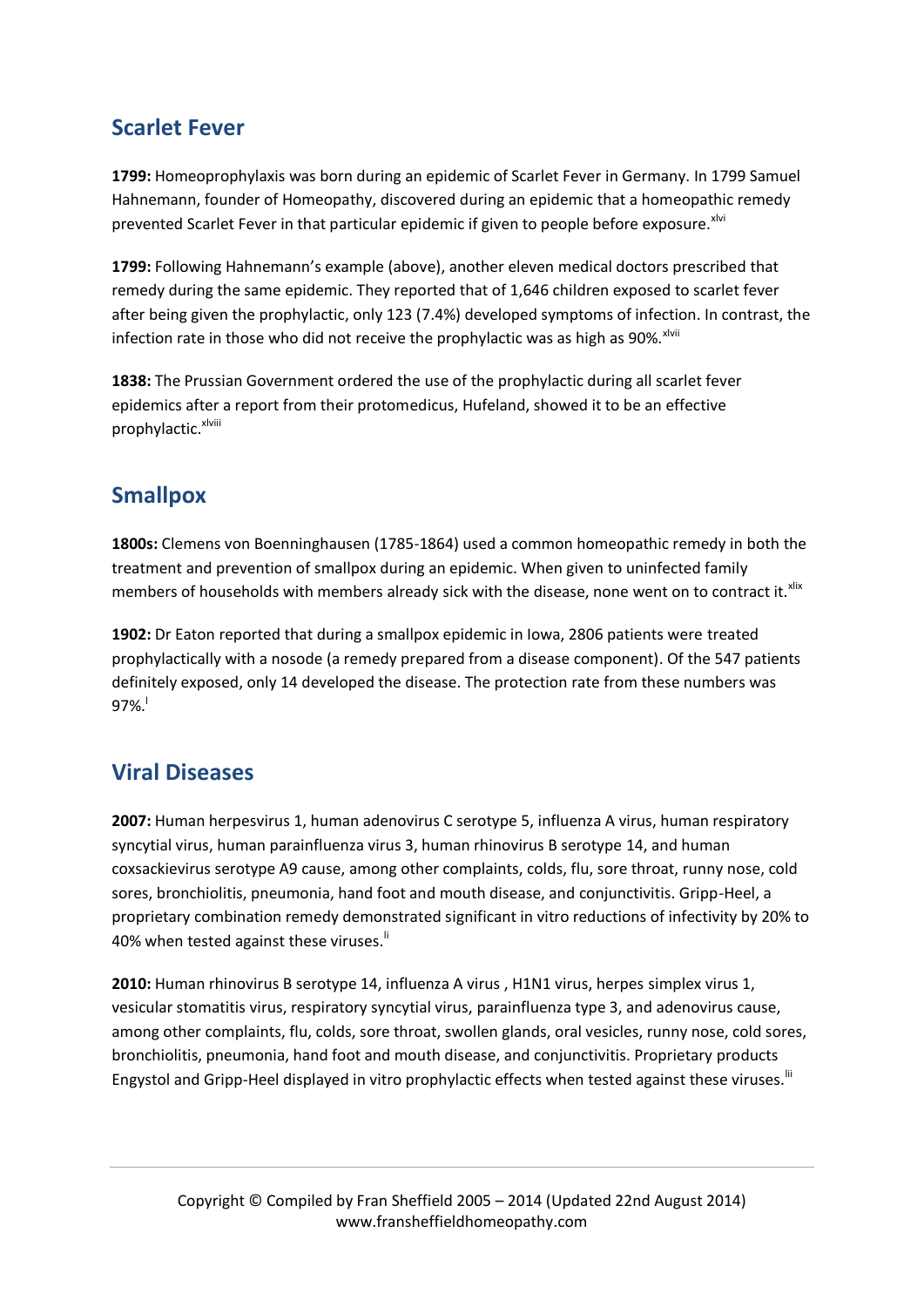# **Whooping Cough**

1

**1967:** Dr Dorothy Shepherd provides several accounts of whooping cough prophylaxis by a nosode (a remedy prepared from a disease component). The following is one example: "Personally I have always used for years and years in whooping cough its own nosode, (…), which Dr John Clarke recommended so strongly in his monograph (...) has given me 100% protection even though it raged in a particular district; all the children on (…), either on the 12th or 30th potency, given daily, escaped it. I used it for years in the nurseries, in my private practice, in the medical clinic, and in hundreds of cases in various epidemics we went through, and truly it is a great remedy."<sup>||||</sup>

**1987:** A pilot study on whooping cough prophylaxis conducted by Dr J. English reported a reduction in whooping cough by a factor of approximately one in three when compared to the incidence of whooping cough in a similar but unprotected group. Iv

**1987:** A small clinical trial on prophylaxis with a nosode (a remedy prepared from a disease component) by Dr A. Fox over a five-year period received 61 parent responses in which 5% of children definitely contracted whooping cough and 82% remained whooping cough free (the other 13% developed undiagnosed coughs). The prophylaxis was well tolerated with 67% of parents rating its effectiveness as "very good".<sup>1v</sup>

**2004:** Dr Golden compared the pertussis attack rate between unimmunised children and those given the whooping cough prophylactic during his 15-year study. From this he was able to determine efficacy. The unimmunised had an attack rate of 85% while the homeopathically protected group had an attack rate of 11.7%, producing a figure of efficacy of 86.2%.<sup>Ivi</sup>

**2012:** In an Irish trial involving 112 children 1 -2 months of age, those given homeoprophylactics for childhood diseases, including whooping cough, were less likely to experience severe symptoms of the diseases if contracted than the vaccinated comparison group.<sup>Ivii</sup>

v Central Council of Research in Homoeopathy. CCRH News 1996-1997.

i Dr R Rejikumar, Dr R S Dinesh etal. A Study on the Prophylactic Efficacy of Homoeopathic Preventive Medicine Against Chikungunya Fever. http://www.similima.com/pdf/efficacy-chiunguna-kerala.pdf

<sup>&</sup>lt;sup>"</sup> Hahnemann S. 1801. Cure and Prevention of Asiatic Cholera, p.755, The Lesser Writings of Samuel Hahnemann, republished by B. Jain Publishers, 1993, New Dehli.

iii Von Boenninghausen, C. Baron.1984. Bönninghausens Kleine medizinische Schriften [Lesser Medical Writings] (ed. Klaus H. Gypser), Heidelberg, 1984.

<sup>&</sup>lt;sup>iv</sup> Bradford, T. L., (Compiled by) 1900. The Logic of Figures or Comparative Results of Homeopathic and Other Treatments. p.130. Philadephia: Boericke and Tafel. Reprinted by Nabu Public Domain Reprints. 2010. (Original Bradford source: North American Journal of Homeopathy, volume 4, p.298.)

vi WHO Fact Sheet: Dengue and Dengue Haemorrhagic Fever http://www.who.int/inf-fs/en/fact117.html

vii Marino R (2008). Homeopathy and collective health: The case of dengue epidemics. International Journal of High Dilution Research; 7(25): 179-185.

viii Secretaria Municipal de Saúde e Higiene da Prefeitura de São José do Rio Preto. Informe Técnico – 21/03/2007. 2007.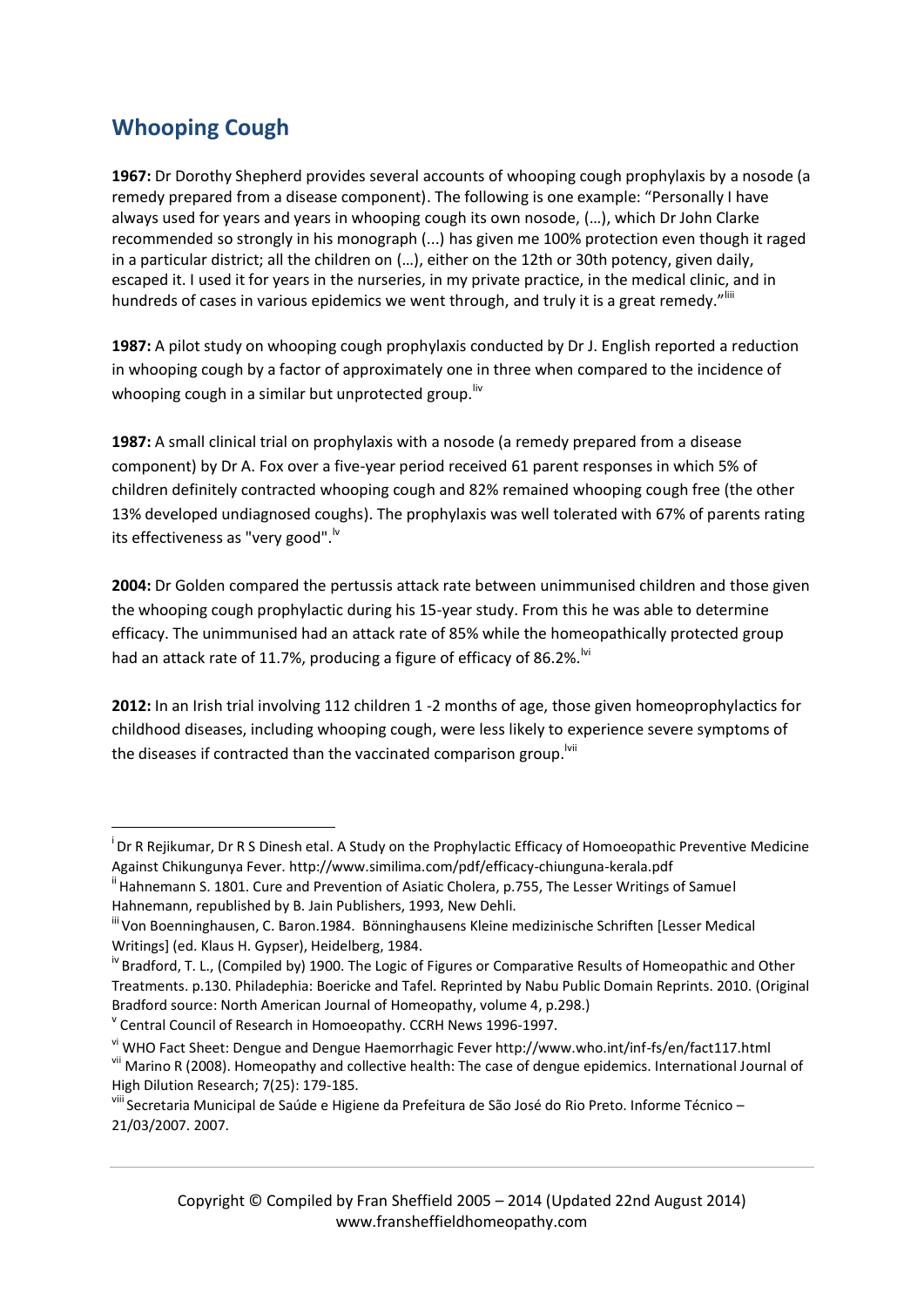<sup>ix</sup> Marino R (2008). Homeopathy and collective health: The case of dengue epidemics. International Journal of High Dilution Research; 7(25): 179-185.

[\(http://www.feg.unesp.br/~ojs/index.php/ijhdr/article/viewFile/312/373\)](http://www.feg.unesp.br/~ojs/index.php/ijhdr/article/viewFile/312/373)

<sup>x</sup> de Souza Nunes LA (2008). Contribution of homeopathy to the control of an outbreak of dengue in Macaé, Rio de Janeiro. International Journal of High Dilution Research; 7(25): 186-192.

xi Dengue and Homeopathy: a successful experience from Macae

http://www.ecomedicina.com.br/site/conteudo/entrevista22.asp

xii Sri Lanka Daily News: Homeopathy to Treat Dengue http://archives.dailynews.lk/2010/08/04/news52.asp

xiii The Hindu: Keep Dengue at Bay with Homeopathy

http://www.thehindu.com/news/cities/Madurai/article3531685.ece

xiv The Hindu: Homeopathy Camp for Dengue http://www.thehindu.com/todays-paper/tp-national/tptamilnadu/article3553076.ece

 $\frac{x}{x}$  The Hindu: Homeopathy to fight dengue fever http://www.thehindu.com/todays-paper/tp-national/tpandhrapradesh/homeopathy-to-fight-dengue-fever/article3767663.ece

<sup>xvi</sup> Homeopathy is new challenger for Dengue

1

http://www.punemirror.in/article/2/20121110201211100842483927ea199fd/Homeopathy-is-new-challengerfor-dengue.html

xvii The Hindu: Dengue fever- homoeopathy camps evoke good response http://www.thehindu.com/todayspaper/tp-national/tp-tamilnadu/dengue-fever-homoeopathy-camps-evoke-good-response/article4155839.ece xviii The Times of India: Dengue menace - Homeopathic remedy explored

http://articles.timesofindia.indiatimes.com/2013-09-12/guwahati/42007941\_1\_dengue-menace-denguefever-dengue-cases

xix Ministry to try homeopathy in Sing Buri to fight dengue

http://www.nationmultimedia.com/national/Ministry-to-try-homeopathy-in-Sing-Buri-to-fight-d-30229320.html

<sup>xx</sup> Chavanon, P. 1952. La Dipterie, 4th Ed, St Denis, Niort: Imprimerie.

<sup>xxi</sup> Patterson, J. and Boyd, W.E. Potency Action: A Preliminary Study of the Alternation of the Schick Test by a Homeopathic Potency. British Homeopathic Journal. 1941; 31: pp.301-309.

xxii Eizayaga. F. Tratamiento Homeopatico de las Enfermedades Agudas y Su Prevension. Homeopatia. 1985; 51(324): pp. 352-362.

xxiii Protective Efficacy of "Genus Epidemicus" (Homeopathic Preventative) Administered During Epidemic Fever in Kerala http://www.homoeopathy.kerala.gov.in/docs/jan2011/raech\_report.pdf

xxiv Treatise on Homeopathic Medicine by Francisco Eizayaga, MD, published by Ediciones Maracel, Buenos Aires, Brazil, 1991.

xxv Krishnamurty, Report on the use of Influenzinum during the outbreak of epidemic in India in 1968. Hahnemannian Gleanings 1970;37:225-6.

<sup>xxvi</sup> Glatthaar-Saalmuller B (2007). In vitro evaluation of the antiviral effects of the homeopathic preparation Gripp-Heel on selected respiratory viruses. Canadian Journal of Physiology and Pharmacology; 85(11): 1084- 1090.

xxvii Roeska, K and Seilheimer, B. Journal of Immune Based Therapies and Vaccines 2010, 8:6 <http://www.jibtherapies.com/content/8/1/6>

xxviii Lyrio C, Siqueira CM, Veiga VF, Homsani F, Marques AL, Biolchini J, Dantas F, de Matos HJ, Passos SRL, Couceiro JN, Holandino C (2011). The use of homeopathy to prevent symptoms of human flu and acute respiratory infections: A double-blind, randomized, placebo-controlled clinical trial with 600 children from Brazilian public health service. International Journal of High Dilution Research; 10(36): 174-176. <http://www.feg.unesp.br/~ojs/index.php/ijhdr/article/view/499/513>

xxix The Hindu: Japanese Encephalitis on the decline in State

http://www.hindu.com/2003/04/02/stories/2003040204970400.htm

xxx Golden, I. 2010. Vaccination and Homeoprophylaxis: A Review of the Risks and Alternatives. 7th Edition. Isaac Golden Publications.

Copyright © Compiled by Fran Sheffield 2005 – 2014 (Updated 22nd August 2014) www.fransheffieldhomeopathy.com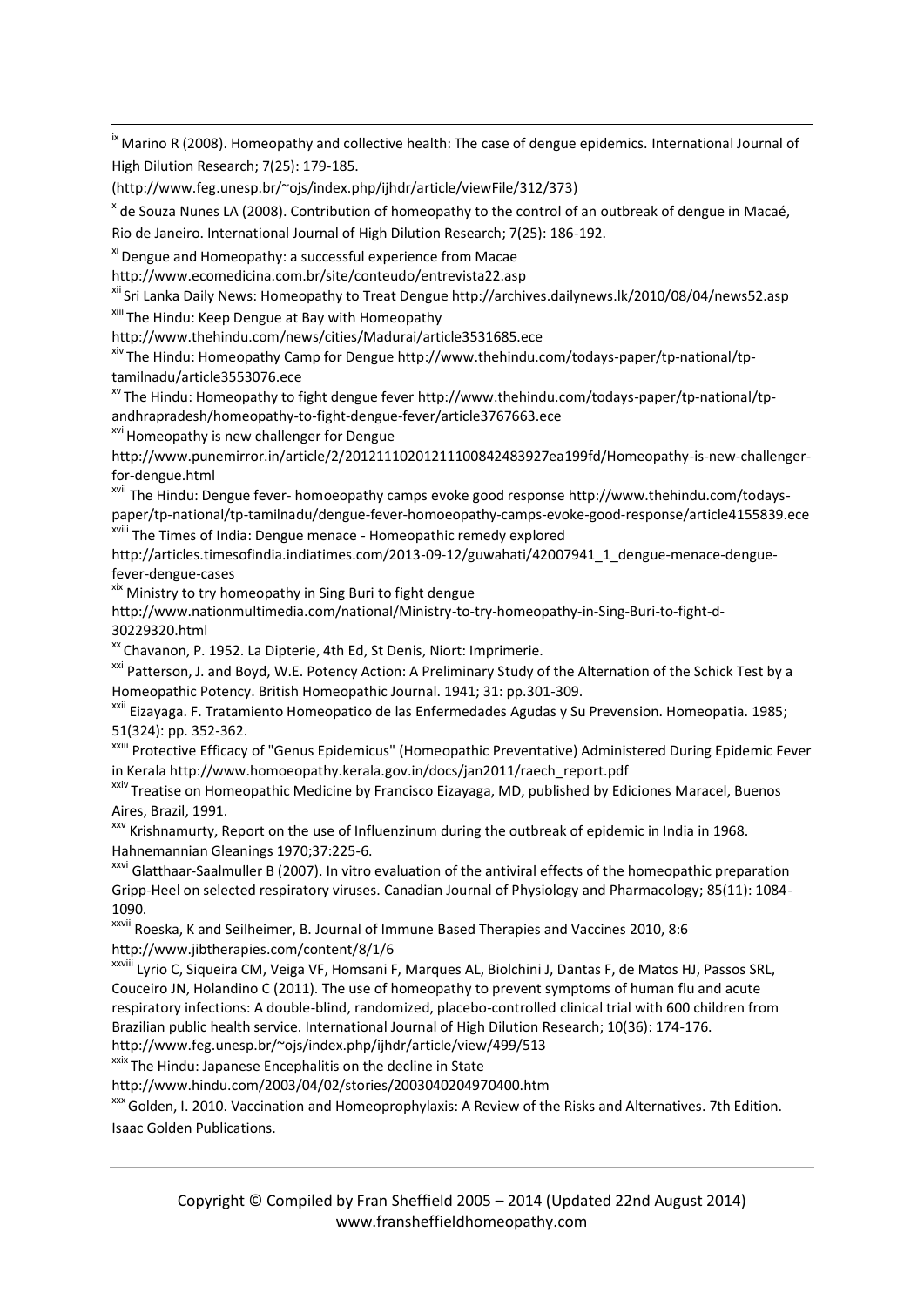xxxi Bandyopadhyay B, Das S, Sengupta M, Saha C, Das KC, Sarkar D, Nayak C (2010). Decreased intensity of Japanese encephalitis virus infection in chick chorioallantoic membrane under influence of ultradiluted belladonna extract. American Journal of Infectious Diseases; 6(2): 24-28.

xxxii Bracho G, Varela E, Fernández R, et al. Large-scale application of highly-diluted bacteria for Leptospirosis epidemic control. Homeopathy 2010; 99: 156-166.

xxxiii A Reevaluation of the Effectiveness of Homoeoprophylaxis Against Leptospirosis in Cuba in 2007 and 2008 http://chp.sagepub.com/content/19/3/155

xxxiv Partington, T. Silent and Deadly: Prophylaxis and Treatment of Malaria. Homeopathy in Practice, 2006, pp.14-19.

xxxvThe Use of Homeopathic Prophylaxis and Treatment For Malaria in Endemic Areas Of Kenya (Part 2) [http://hpathy.com/homeopathy-papers/the-use-of-homeopathic-prophylaxis-and-treatment-for-malaria-in](http://hpathy.com/homeopathy-papers/the-use-of-homeopathic-prophylaxis-and-treatment-for-malaria-in-endemic-areas-of-kenya/)[endemic-areas-of-kenya/](http://hpathy.com/homeopathy-papers/the-use-of-homeopathic-prophylaxis-and-treatment-for-malaria-in-endemic-areas-of-kenya/)

xxxvi Efficacy of Chininum Sulph 200C in prevention of malaria - An Operational Research Study. State Health Resource Centre, Chhattisgarh.

http://www.shsrc.org/Downloads/Chininum%20-Final%20-(17June13).pdf

xxxvii Rajan A, Bagai U. Antimalarial potential of China 30 and Chelidonium 30 in combination therapy against lethal rodent malaria parasite: Plasmodium berghei. Journal of Complementary & Integrative Medicine. http://www.ncbi.nlm.nih.gov/pubmed/23652641

xxxviii Bagai U, Walter NS.Antiplasmodial potential of homeopathic drugs Chelidonium and nosode against Plasmodium berghei infection.Journal of Complementary & Integrative

Medicine.http://www.ncbi.nlm.nih.gov/pubmed/25046315

1

xxxix Castro, D. & Nogueira, G. G. (1975). Use of the nosode Meningococcinum as a preventative against meningitis. Journal of the American Institute of Homeopathy, 1975 Dec 68 (4), 211-219.

xl Mronisnski C, Adriano E & Mattos G. (1998/99) Meningococcinum: Its protective effect against Meningococcal disease, Homeopathic Links, Vol 14 Winter 2001, 230-234.

<sup>xli</sup> Currim, A.M. Ed. 1996. The Collected Works of Arthur Grimmer, M.D. Norwalk and Greifenberg: Hahnemann International Institute for Homeopathic Documentation.

xlii Taylor-Smith, A. "Poliomyelitis and prophylaxis. British Homeopathic Journal, 1950 Apr;40(2):65-77

xliii Eisfelder, H. "Poliomyelitis Immunization: A Final Report." Journal of the American Institute of Homeopathy. V. 54, Nov-Dec 1961, pp. 166-167.

xliv Treatise on Homeopathic Medicine by Francisco Eizayaga, MD, published by Ediciones Maracel, Buenos Aires, Brazil, 1991.

xlv Treatise on Homeopathic Medicine by Francisco Eizayaga, MD, published by Ediciones Maracel, Buenos Aires, Brazil, 1991.

xlvi Hahnemann S. 1801. Cure and Prevention of Scarlet Fever, p. 369-384, The Lesser Writings of Samuel Hahnemann, republished by B. Jain Publishers, 1993, New Dehli.

xlvii Dudgeon R. E. 1853. Lectures on the Theory and Practice of Homeopathy, p.541,2. Republished by B. Jain Publishers, 2002, New Dehli.

xlviii Hufeland. 1828.Prophylactic Power of Belladonna in Scarlet Fever, Hufeland's Journal.

xlix Von Boenninghausen, C. Baron. Vide Concerning the Curative Effects of Thuja in Smallpox. Lesser Writings. <sup>I</sup> Eaton, C.W. Variolinum. Transactions of the American Institute of Homeopathy, 1907. P. 547-567.

<sup>li</sup> Glatthaar-Saalmuller B (2007). In vitro evaluation of the antiviral effects of the homeopathic preparation Gripp-Heel on selected respiratory viruses. Canadian Journal of Physiology and Pharmacology; 85(11): 1084- 1090.

lii Roeska, K and Seilheimer, B. Journal of Immune Based Therapies and Vaccines 2010, 8:6 <http://www.jibtherapies.com/content/8/1/6>

liii Shepherd, D., (1967). Homeopathy in epidemic diseases (First ed.). Essex, England: The C. W. Daniel Company Limited. p.18.

liv English, J.M. "Pertussin 30—Preventive for whooping cough? A pilot study," The British Homeopathic Journal, April 1987, Vol. 76, p. 61--65.

 $\frac{1}{10}$  Fox, A. D. (1987). Whooping cough prophylaxis with pertussin 30. British Homoeopathic Journal, 76(2), 69-70.

Copyright © Compiled by Fran Sheffield 2005 – 2014 (Updated 22nd August 2014) www.fransheffieldhomeopathy.com